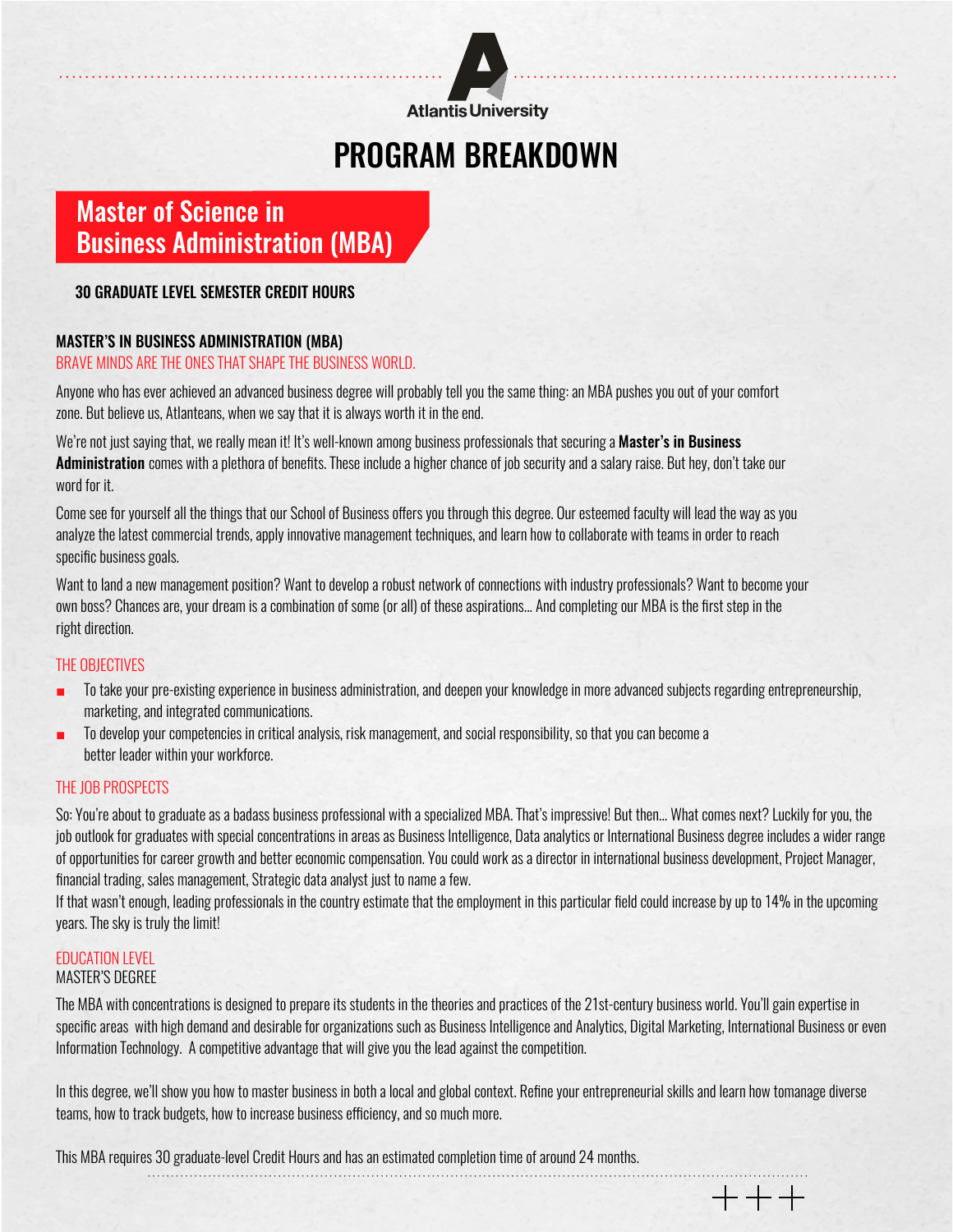

# PROGRAM BREAKDOWN

# Master of Science in Business Administration (MBA)

(30 Graduate Level Semester Credit Hours – Estimated Completion Time 20 months) **Students enrolled in the Masters of Science in Business Administration (MBA) must complete the following for graduation:** 

- 15 credits from the core courses.
- 3 credits for the final capstone project.
- 12 credits from the technical courses.
- Complete the three (3) co-requisite

## Courses (30 credits)

### COURSE NUMBER Course Name Credit Hours

Core Courses (15 credits)

| <b>MAN 510</b> | Leadership and Organizational Behavior                                                     | 3 credit hours |  |
|----------------|--------------------------------------------------------------------------------------------|----------------|--|
| <b>MAN 520</b> | <b>Quantitative Business Management</b>                                                    | 3 credit hours |  |
| <b>MAN 530</b> | Accounting, Planning & Control                                                             | 3 credit hours |  |
| <b>MAN 540</b> | <b>Financial &amp; Decision Making</b>                                                     | 3 credit hours |  |
| <b>MAN 550</b> | Marketing and Consumers Management                                                         | 3 credit hours |  |
|                | <b>Technical Courses - 12 Credits</b>                                                      |                |  |
|                | Business Analytics (3 Credits Required): Choose two courses from the below                 |                |  |
| <b>BIA 708</b> | Artificial Intelligence and Data Mining Apps for Business Intelligence                     | 3 credit hours |  |
| <b>BIA 706</b> | <b>Predictive Analytics</b>                                                                | 3 credit hours |  |
| <b>MBA 501</b> | <b>Managerial Economics</b>                                                                | 3 credit hours |  |
| <b>MBA 550</b> | <b>Economic Analysis and Business Decisions</b>                                            | 3 credit hours |  |
| <b>MBA 621</b> | <b>Business Analytics (Data Mining)</b>                                                    | 3 credit hours |  |
|                | E-Business & Operations Management (6 Credits Required): Choose two courses from the below |                |  |
| <b>MAR 600</b> | Social Media Marketing: Google, Facebook, Instagram & Youtube                              | 3 credit hours |  |
| <b>MBA 671</b> | Information and Technology Systems                                                         | 3 credit hours |  |
| <b>MBA 675</b> | <b>IT &amp; Business Transformation</b>                                                    | 3 credit hours |  |
| <b>MBA 705</b> | <b>Entrepreneurship Business Project</b>                                                   | 3 credit hours |  |
| <b>MBA 702</b> | <b>Operations and Project Management</b>                                                   | 3 credit hours |  |
| <b>MHM 664</b> | Hospitality Operations Management (Project Management)                                     | 3 credit hours |  |
| MIT 501        | <b>E-Business Technology and Management</b>                                                | 3 credit hours |  |
|                | International Strategic Management (3 Credits Required): Choose two courses from the below |                |  |
| <b>BAM 600</b> | <b>International Business</b>                                                              | 3 credit hours |  |
| <b>BIT 620</b> | <b>Global Information Technology Management</b>                                            | 3 credit hours |  |
| <b>MBA 521</b> | <b>International Strategic Management</b>                                                  | 3 credit hours |  |
| <b>MSN 683</b> | <b>International Perspectives in Community Health</b>                                      | 3 credit hours |  |
|                |                                                                                            |                |  |